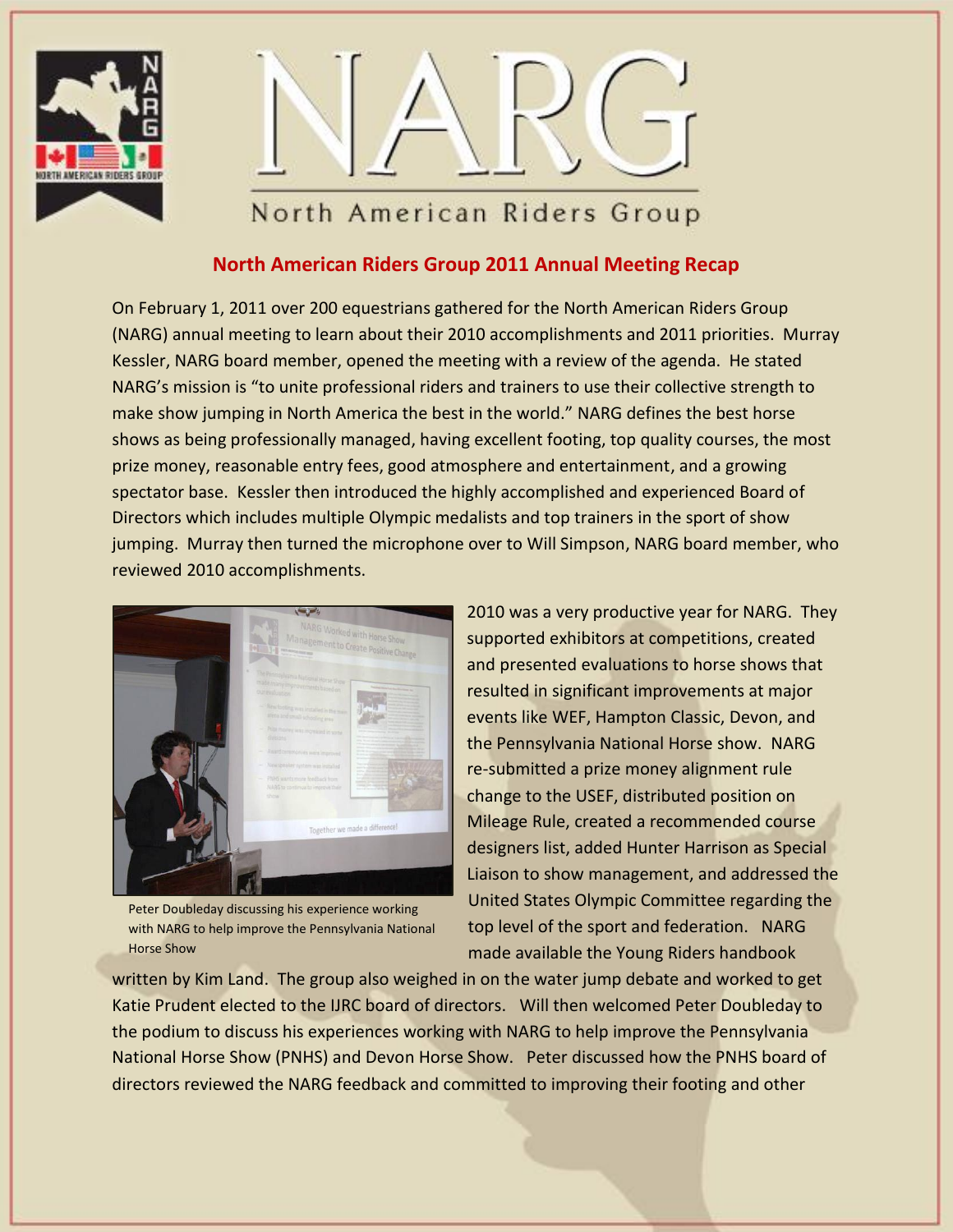aspects of their show in spite of budget constraints. They felt it was important to make these improvements for the welfare of their exhibitors and the horses. He encouraged other shows to follow suit.

Next up was famed rider and trainer, Katie Prudent, who explained that she was inspired to get involved with the IJRC due to the disqualification of McLain Ward and Sapphire in Geneva. She was disappointed that the riders did not unite to support Ward. She hopes to unite American and International riders in the future. McLain Ward, NARG Vice President, then came up to discuss the events in Geneva. He told the attentive audience how NARG supported him by helping identify lawyers, running the press conference, and writing press releases. He also explained how the out pouring support of the equestrian community helped him through this difficult experience and how special it is to be supported by a group like NARG.

McLain introduced a pre-recorded interview of George Morris called "Insist on Excellence". George talked about the decline of show jumping in North America over the past thirty years. He also addressed how national pride has deteriorated with many American owners opting to support foreign riders over U.S. riders. He noted that the fault lies with all of us. We must all strive for excellence and never compromise our standards. After the powerful message from Morris, Norman Dello Joio, NARG board member, stood before the attendees to drive the message home. Norman said "NARG is working hard to restore greatness to American horse shows with their Top 25 initiative." Then he turned the microphone back to Murray Kessler.

Murray took the audience through the top 25 process and announced that Spruce Meadows Masters and Summer Series was the winner with a score of 92%. The board presented an award to Spruce Meadows President and CEO Linda Southern-Heathcott. Linda gave a brief speech in which said she was honored to receive the award and how Spruce Meadows has been a critical part of her family for many years. She also gave some words of encouragement to other North American shows that with hard work and dedication they too can produce great competitions. Kessler pointed out that aside from the top 5 none of the other shows in the top 25 received a score greater than 77%. "There is still much work to be done to improve North American horse shows", said Kessler. Syracuse Invitational was a close second place followed by the Hampton Classic, WEF and Coapexpan Club Hipico (Xalapa) in fifth place.

Chris Kappler, NARG President, closed the meeting by congratulating Andre Dignelli, Norman Dello Joio and Jimmy Torano for being elected to serve on the board of directors through 2013. Kappler ensured the audience that NARG will continue to focus on their top 25 ranking as a way to continue to help North American horse shows improve. NARG will also continue to support mileage rule and prize money realignment rule modifications. At the request of the membership NARG has added 3 open member meetings for 2011. The first will be held at WEF on February 17, 2011. Another meeting will be held at the Hampton Classic – date to be